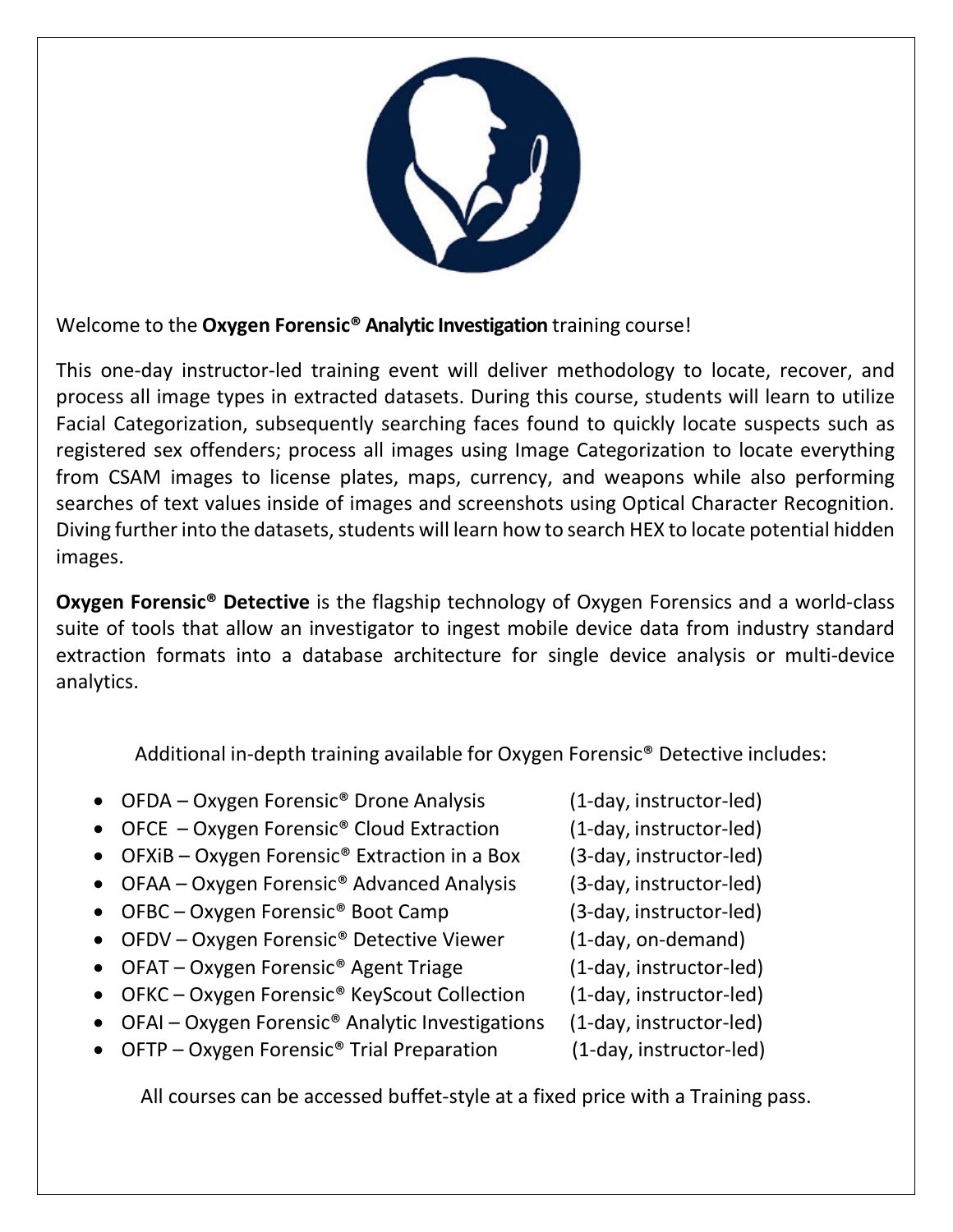# **Course Modules**

## **Install and Support**

This module educates end-users about their customer experience with Oxygen Forensics while learning to install the latest Oxygen Forensic® Detective (OFD) products and mobile device drivers. Students will learn how to access their uniquecustomer portal and download any software components needed.

## **Facial Categorization**

This module will teach students how to utilize the Facial Categorization analytic tool to create templates of faces found in all images located in a dataset imported and parsed with Oxygen Forensic® Detective and then cluster them. Subsequently, new images will be added to form a face set template which can be compared to all incoming datasets. Labs and datasets used during this course will replicate a real-world scenario of known offenders or trespassed individuals being located inside of images deriving from mobile devices and SD cards.

#### **Image Recognition**

Image categorization is based on a neural network that scans the visual composition of an image to approximate the consistency of enough data that matches a particular supported category. During this module, students will learn to run Image Categorization and use the algorithm threshold to locate and analyze potential targets within the image.

#### **Optical Character Recognition**

Optical Character Recognition (OCR) automatically identifies typed, handwritten, or printed text located within an image and converts it into machine-encoded text. Whether it's from a scanned document, a photo of a document, a screenshot of a conversation, or an image with subtitles, we can convert it. During this module, students will continue to learn image investigative techniques by running the Oxygen Forensic® Detective built-in OCR against all images found in the dataset.

#### **Hex Searching**

Oxygen Forensic® Detective has the ability to search by hex in file content during data import or in the Search section. This module will demonstrate the ability of Oxygen Forensic<sup>®</sup> Detective to search for hex values for specific file types and signatures. Students will learn to navigate the Hex Manager to efficiently locate multiple file types simultaneously.